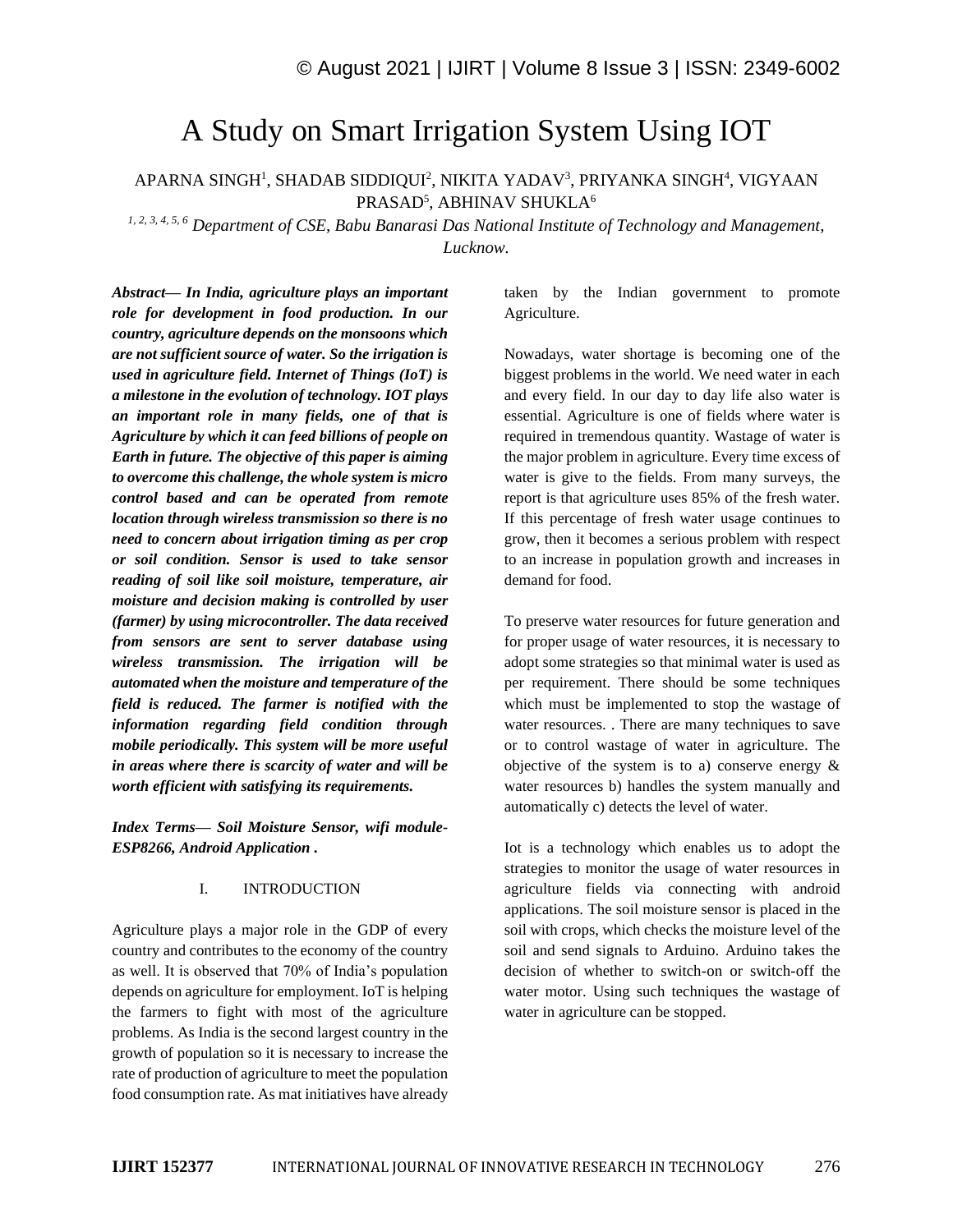# II. LITERATURE SURVEY

- The agriculture is in the transition from traditional agriculture to modern agriculture currently. Internet of things (IOT) for agriculture will play greater role for the promotion of agriculture informationize, including the construction of agriculture information network, the development of agricultural information technology and the agricultural use of information resources.
- The application of intelli sense, identification technology and pervasive computing, ubiquitous network integration applications of IOT will promote the development of smart agriculture and precision agriculture. The crop monitoring system has its practical significance as a large-scale applications of agriculture IOT. As the global climate is changing, not only a wide range of research and study of the crop growth is needed, the small-scale environment for the growth of crops needs to be understood.

## III. PROPOSED SYSTEM

In this Proposed System, the soil moisture sensor is used to sense the moisture level of the soil. Also, a water pump will be used for watering of the crops concerned. Now all the sensors' data will be sent to the atmega16 microcontroller. Atmega16 will send the particular data to the desktop/android phone using Wi-Fi Module- ESP8266. The desktop/android phone has a software running on it based on java. User will be able to control the system and also monitor the sensors, data displayed on user's phone/desktop screen in graphical /tabular form.

# 3.1 Algorithm

The steps that the system undergoes:

Step 1: Soil moisture sensor senses the moisture level of the soil (less than or more than).

Step 2: If the moisture sensed value is greater than the fixed threshold value than no need to switch on the motor.

Step 3: If the Moisture level is less than the threshold value, then the water motor is switch-on automatically. Step 4: Once moisture level comes equal to the threshold value, it moves to its initial state (switch-off the water motor).

Step 5: End the process.



Fig. 1: Flowchart of proposed smart irrigation system.





# IV. COMPONENTS DESCRIPTION

4.1 Microcontroller atmega16: -

It is an 8-bit high performance microcontroller from the Atmel's Mega AVR family. Atmega 16 is a 40-pin microcontroller based on enhanced RISC (Reduced Instruction Set Computing) architecture with 131 powerful instructions. It has a 16KB programmable flash memory, static RAM of 1 kb and EEPROM of 512 bytes.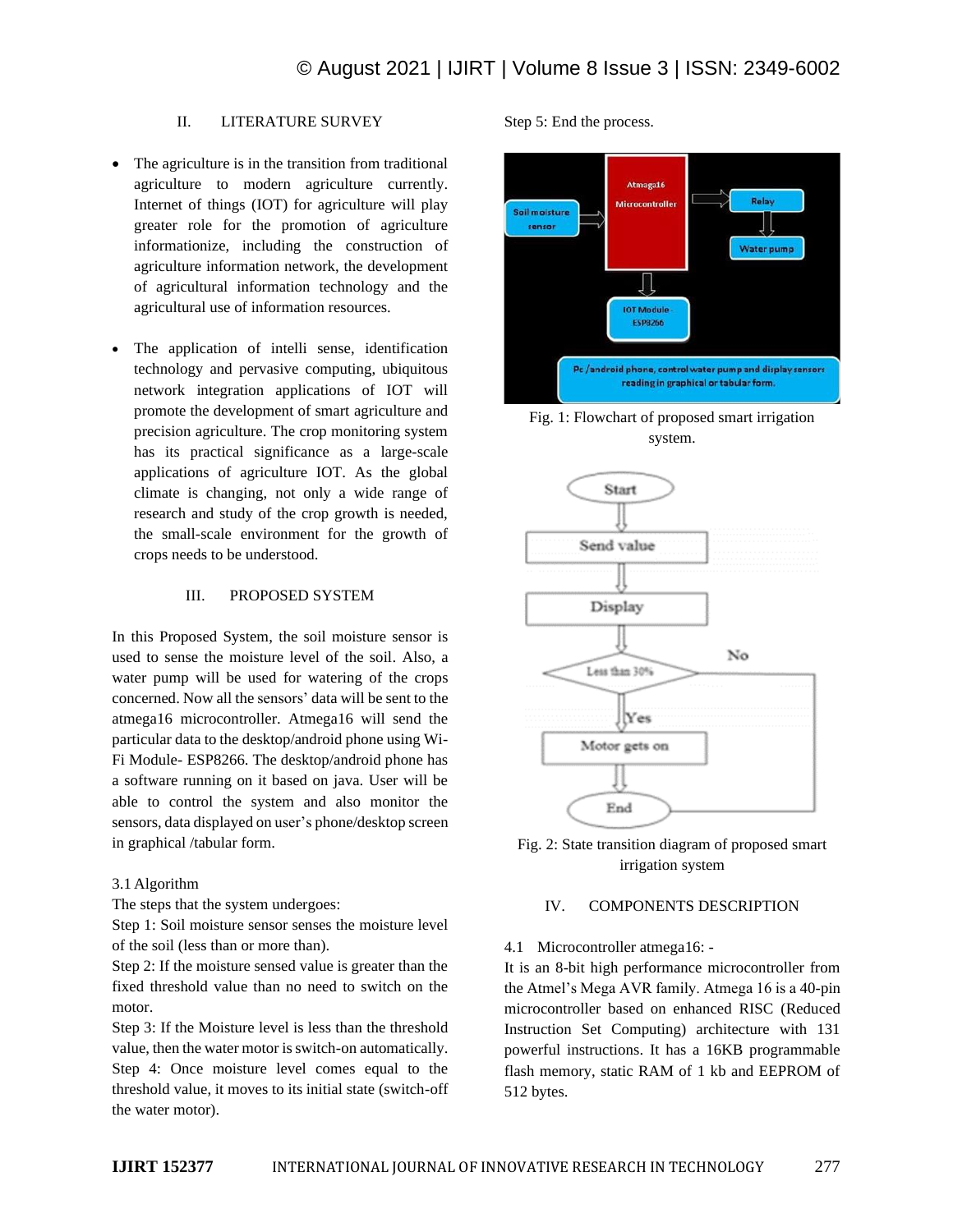| <b>ATmega16</b><br>(XCK/T0) PB0 L<br>40<br>PA0 (ADC0)<br>$(T1)$ PB1 $\Box$<br>39 1<br>$\mathbf{z}$<br>PA1 (ADC1)<br>$(INT2/AIN0)$ PB2 $\Box$ 3<br>38 1<br>PA2 (ADC2)<br>⊐<br>371<br>$(OC0/AIN1)$ PB3 $\Box$ 4<br>PA3 (ADC3)<br>$(SS)$ PB4 $\Box$ 5<br>361<br>PA4 (ADC4)<br>ℸ<br>$(MOSI)$ PBS $\Box$<br>35 <sup>†</sup><br>-6<br>PAS (ADC5)<br>n.<br>34 <sub>1</sub><br>$(MISO)$ PB6 $\Box$<br>$\mathcal{T}$<br>PA6 (ADC6)<br>⊐<br>$(SCK)$ PB7 $\Box$ 8<br>33 1<br>$\Box$ PA7 (ADC7)<br>RESET C 9<br>321<br><b>AREF</b><br>VCC $\Box$ 10<br>311<br><b>GND</b><br>⊐<br>GND I<br>11<br>30 <sub>1</sub><br><b>AVCC</b> |
|--------------------------------------------------------------------------------------------------------------------------------------------------------------------------------------------------------------------------------------------------------------------------------------------------------------------------------------------------------------------------------------------------------------------------------------------------------------------------------------------------------------------------------------------------------------------------------------------------------------------|
|                                                                                                                                                                                                                                                                                                                                                                                                                                                                                                                                                                                                                    |
|                                                                                                                                                                                                                                                                                                                                                                                                                                                                                                                                                                                                                    |
|                                                                                                                                                                                                                                                                                                                                                                                                                                                                                                                                                                                                                    |
|                                                                                                                                                                                                                                                                                                                                                                                                                                                                                                                                                                                                                    |
|                                                                                                                                                                                                                                                                                                                                                                                                                                                                                                                                                                                                                    |
|                                                                                                                                                                                                                                                                                                                                                                                                                                                                                                                                                                                                                    |
|                                                                                                                                                                                                                                                                                                                                                                                                                                                                                                                                                                                                                    |
|                                                                                                                                                                                                                                                                                                                                                                                                                                                                                                                                                                                                                    |
|                                                                                                                                                                                                                                                                                                                                                                                                                                                                                                                                                                                                                    |
|                                                                                                                                                                                                                                                                                                                                                                                                                                                                                                                                                                                                                    |
| $XTAL2 \n\square$ 12<br>29 I<br>PC7 (TOSC2)                                                                                                                                                                                                                                                                                                                                                                                                                                                                                                                                                                        |
| $XTAL1 \n 13$<br>PC6 (TOSC1)<br>28 <sup>1</sup>                                                                                                                                                                                                                                                                                                                                                                                                                                                                                                                                                                    |
| (RXD) PD0 [ 14<br>PC5 (TDI)<br>27                                                                                                                                                                                                                                                                                                                                                                                                                                                                                                                                                                                  |
| $(TXD)$ PD1 $\Box$<br>26<br>PC4 (TDO)<br>15                                                                                                                                                                                                                                                                                                                                                                                                                                                                                                                                                                        |
| $(NTO)$ PD2 $\Box$<br>16<br>25<br>PC3 (TMS)                                                                                                                                                                                                                                                                                                                                                                                                                                                                                                                                                                        |
| $(NT1)$ PD3 $\Box$<br>24<br>17<br>PC2 (TCK)                                                                                                                                                                                                                                                                                                                                                                                                                                                                                                                                                                        |
| (OC18) PD4 口<br>18<br>PC1 (SDA)<br>23.1<br>ב                                                                                                                                                                                                                                                                                                                                                                                                                                                                                                                                                                       |
| $(OC1A)$ PDS $\Box$ 19<br>PC0 (SCL)<br>22                                                                                                                                                                                                                                                                                                                                                                                                                                                                                                                                                                          |
| (ICP1) PD6 [ 20<br>PD7 (OC2)<br>21                                                                                                                                                                                                                                                                                                                                                                                                                                                                                                                                                                                 |

Fig. 3: Atmega 16 microcontroller

# 4.2.1 Soil moisture sensor:

Soil moisture sensor has two probes which are used to sense the water level of the plants. The current is passed from these two probes them it estimates the resistance value of the moisture level. If the water level of the soil is then the resistance value is less and vice versa.



Fig. 4: Soil moisture sensor

| Table 1: Soil moisture sensor specification |  |
|---------------------------------------------|--|
|---------------------------------------------|--|

| Input voltage        | $3.3 - 5v$                     |
|----------------------|--------------------------------|
| Output voltage       | $0-4.2v$                       |
| <b>Input Current</b> | 35mA                           |
| <b>Output Signal</b> | <b>Both Analog and Digital</b> |

## 4.2.2 Power supply

Working- design is based around 4 main parts. A transformer, bridge rectifier, a smoothing capacitor and the LM7805 chip

which contains a; linear voltage regulator. Capacitor is used to filter ripples from dc. 7805 voltage regulator is used to regulate voltage to 5VDC. LED is used for indication of power supply if it is working or not.



4.2.3 WIFI module ESP8266 pin out

The ESP8266 is a very user friendly and low cost device to provide internet connectivity to your projects. The module can work both as a Access point (can create hotspot) and as a station (can connect to Wi-Fi), hence it can easily fetch data and upload it to the internet making Internet of Things as easy as possible.



V. SOFTWARE USED

- 5.1 programming of microcontroller in c language.
- all the software developed for this project will be loaded into the memory of the Atmega 16 microcontroller.
- the language must be supported by the Atmega1 compiler.
- $\triangleright$  the atmega16 compiler supports C and assembly.
- Reasons for selection of c programming language.